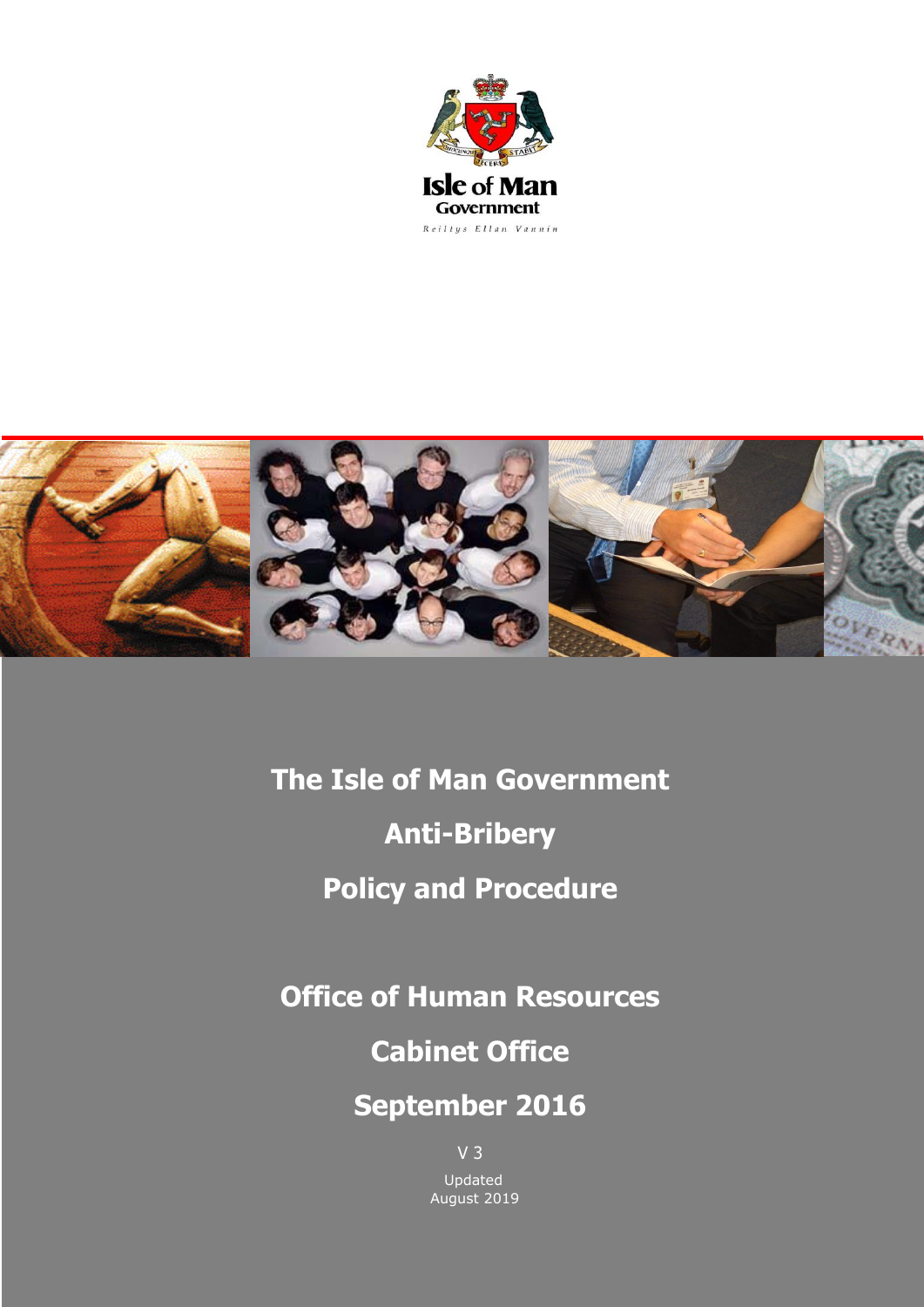# <span id="page-1-0"></span>**Introduction by the Chief Minister Hon Allan Bell MHK**

This Anti-Bribery Policy has been produced in response to the Bribery Act 2013 which came into force on 16 December 2013.

Bribery is a criminal offence. The Isle of Man Government takes pride in holding itself accountable to high international standards and to promoting ethical business practices. It is committed to the detection, deterrence and prevention of bribery. The Government does not, and will not pay bribes or offer improper inducements to anyone for any purpose; nor does it, or will it, accept bribes or improper inducements.

This Policy, which has been developed by the Office of Human Resources, Cabinet Office, has been subject to local consultation with appropriate trade unions and professional associations and is endorsed by the Council of Ministers.

The Policy comes into effect on 1 September 2016.

**Hon Allan Bell MHK Chief Minister**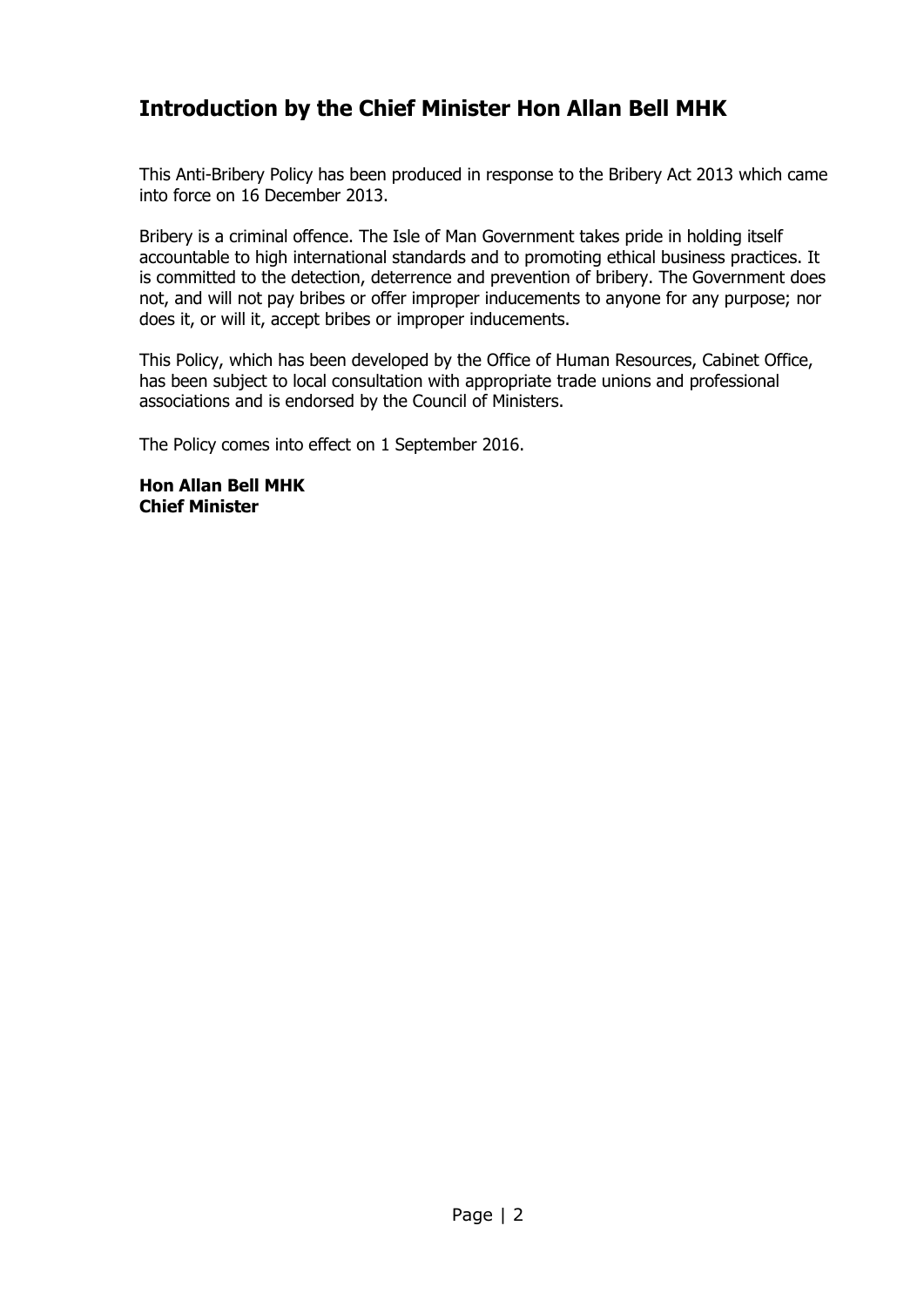# **Executive Summary**

# <span id="page-2-0"></span>**1. Background**

The Bribery Act 2013 came into force in December 2013. Replacing the Corruption Act 2008, it was developed to combat bribery in both the public and private sectors and is intended to compliment and strengthen existing anti-corruption regulatory regimes.

# **2. Key Points of the Bribery Act 2013**

There are four key offences under the Bribery Act:

- i. Offering/promising/giving of a bribe;
- ii. Agreeing to/receiving/accepting a financial or other bribe;
- iii. Bribery of a foreign public official;
- iv. Failure of an organisation to prevent a bribe being paid for or on its behalf.

Of significance within the Act is the introduction of a 'corporate offence' whereby employers will be liable to criminal prosecution for the action of employees involved in bribery, whether or not they were aware of it, unless they can show that they had adequate measures in place to prevent bribery happening.

#### **3. Risk**

Non adherence to the requirements of the Bribery Act 2013, whereby the Isle of Man Government commits a 'corporate offence,' could result in both financial loss and reputational damage to the Government.

## **4. Mitigation**

The only defence available for the organisation is to show that it has 'Adequate Procedures' in place to prevent bribery. The Act acknowledges that each organisation's response to the Act will need to be commensurate with its risk of exposure to bribery.

The Anti-Bribery Policy provides a response by the Isle of Man Government to the Bribery Act 2013. It defines bribery and clarifies the concept of 'Adequate Procedures.' The Policy is designed to foster a culture within the Isle of Man Government in which bribery is never acceptable. This will rely on top level commitment and ensuring that the Policy is embedded and understood throughout the Isle of Man Government at all levels.

## **5. Responsibility and Procedure**

The Policy sets out a summary of statutory obligations of certain public officials to report bribery as well as the penalties both for failing to report bribery as well as for being convicted of bribery.

The prevention, detection and reporting of bribery is the responsibility of all those working for the Isle of Man Government or under its control. All members of staff are required to avoid activity that breaches this Policy, which sets out a safe, confidential procedure to follow to report any suspicious activity. The Policy highlights the need for bribery to be reported externally (to the Police) as well as via the internal measures set out within the Whistleblowing Policy. A flowchart is included to illustrate the procedure when considering and reporting a suspected instance of bribery.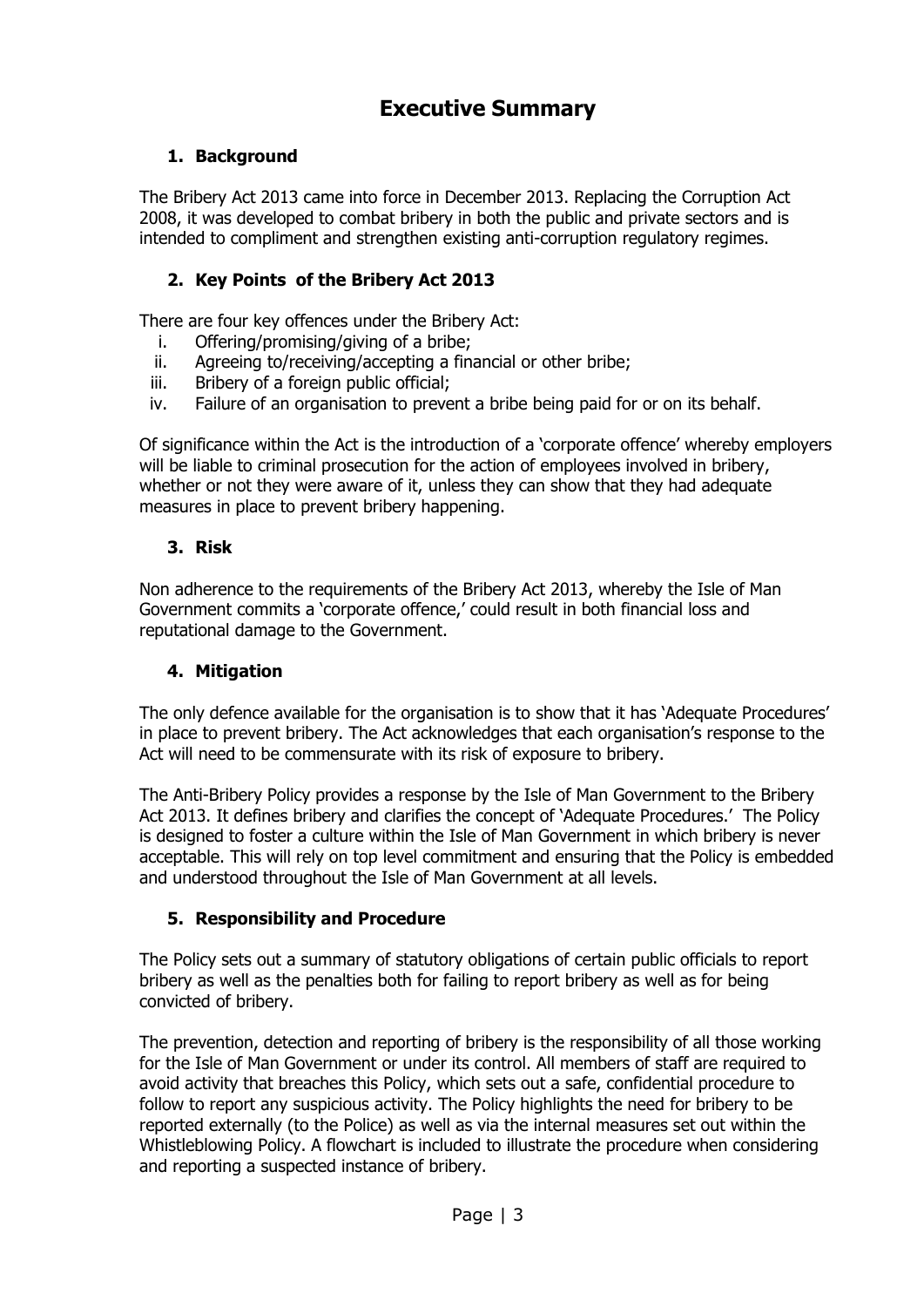# **Table of Contents**

<span id="page-3-0"></span>

| 1.   |                                                                             |  |  |
|------|-----------------------------------------------------------------------------|--|--|
| 2.   |                                                                             |  |  |
| 3.   |                                                                             |  |  |
| 4.   |                                                                             |  |  |
| 5.   |                                                                             |  |  |
| 6.   |                                                                             |  |  |
| 7.   |                                                                             |  |  |
| 8.   |                                                                             |  |  |
| 9.   |                                                                             |  |  |
| 9.1  |                                                                             |  |  |
| 9.2  |                                                                             |  |  |
| 9.3  |                                                                             |  |  |
|      |                                                                             |  |  |
| 9.4  |                                                                             |  |  |
| 9.5  |                                                                             |  |  |
| 9.6  |                                                                             |  |  |
| 10.  |                                                                             |  |  |
| 10.1 |                                                                             |  |  |
| 10.2 |                                                                             |  |  |
| 11.  |                                                                             |  |  |
| 12.  |                                                                             |  |  |
| 13.  |                                                                             |  |  |
| 14.  |                                                                             |  |  |
| 15.  |                                                                             |  |  |
| 16.  |                                                                             |  |  |
| 17.  | Other relevant Legislation, Policies, Procedures, Codes and Regulations  12 |  |  |
| 18.  |                                                                             |  |  |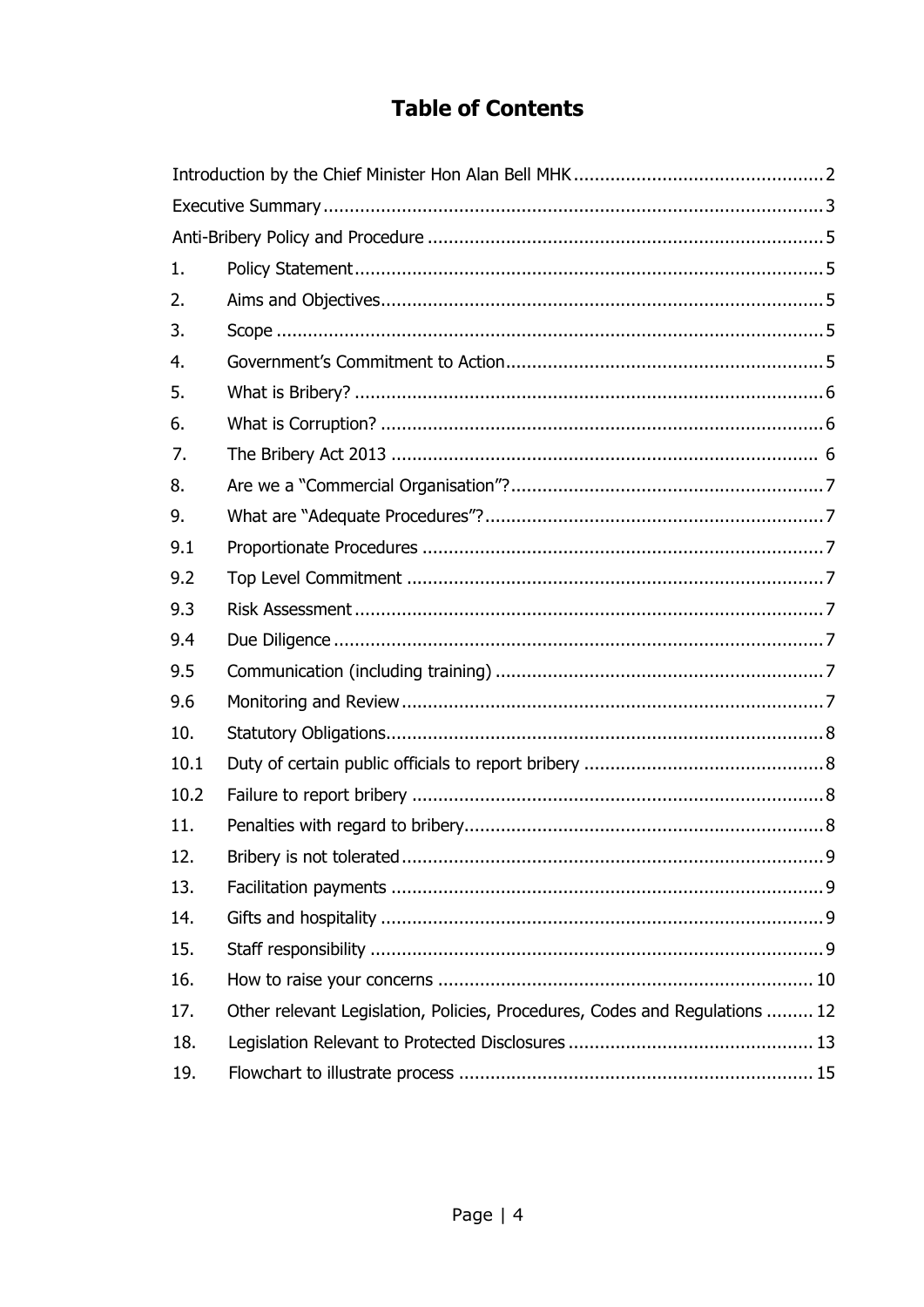# **Anti-Bribery Policy and Procedure**

## <span id="page-4-0"></span>**1. Policy Statement**

Bribery is a criminal offence. The Isle of Man Government has zero-tolerance towards bribery and is committed to the prevention, deterrence and detection of bribery. The Isle of Man Government does not, and will not, pay or accept bribes or offer or accept improper inducements to or from anyone for any purpose. The use of a third party as a means to channel bribes to others is a criminal offence. The Isle of Man Government does not, and will not, engage indirectly in or otherwise encourage bribery.

## <span id="page-4-1"></span>**2. Aims and Objectives**

This Policy aims to:

- i. Provide a coherent and consistent framework to enable Government staff to understand and implement procedures to enable compliance with the law;
- ii. Enable members of staff to identify and effectively report a potential breach, in conjunction with related policies and key documents.

The Government requires that all members of staff and those with whom it deals:

- i. Act honestly and with integrity at all times;
- ii. Safeguard Government's resources and good reputation;
- iii. Comply with the spirit, as well as the letter, of the laws and regulations of all jurisdictions in which Government operates, in respect of the lawful and responsible conduct of activities.

#### <span id="page-4-2"></span>**3. Scope**

This Policy applies to all in the employment of any Statutory Board, Government Department or Office (all hereinafter referred to as "the Government"), whether full-time, part-time, temporary, casual or agency workers, volunteers, consultants or contractors, agents, Office Holders, Public appointees and Members of Tynwald. Reference to 'member(s) of staff' within this document encompasses all of the above.

The Policy applies to all of Government's activities and to all suppliers to Government of goods or services.

The Clerk of Tynwald's Office is not part of the Government, but has agreed that this Policy will be applied in that Office as if it were. References to the Government should therefore be taken to be, in so far as the Clerk of Tynwald's Office is concerned, the Tynwald Management Committee.

The responsibility to control the risk of bribery occurring resides at all levels throughout Government and everyone within the scope of this Policy should be aware of its contents.

## <span id="page-4-3"></span>**4. Government's Commitment to Action**

Government commits to:

- i. Setting out a clear Anti-Bribery Policy and keeping it up to date;
- ii. Making all members of staff aware of their responsibilities to adhere strictly to this Policy at all times;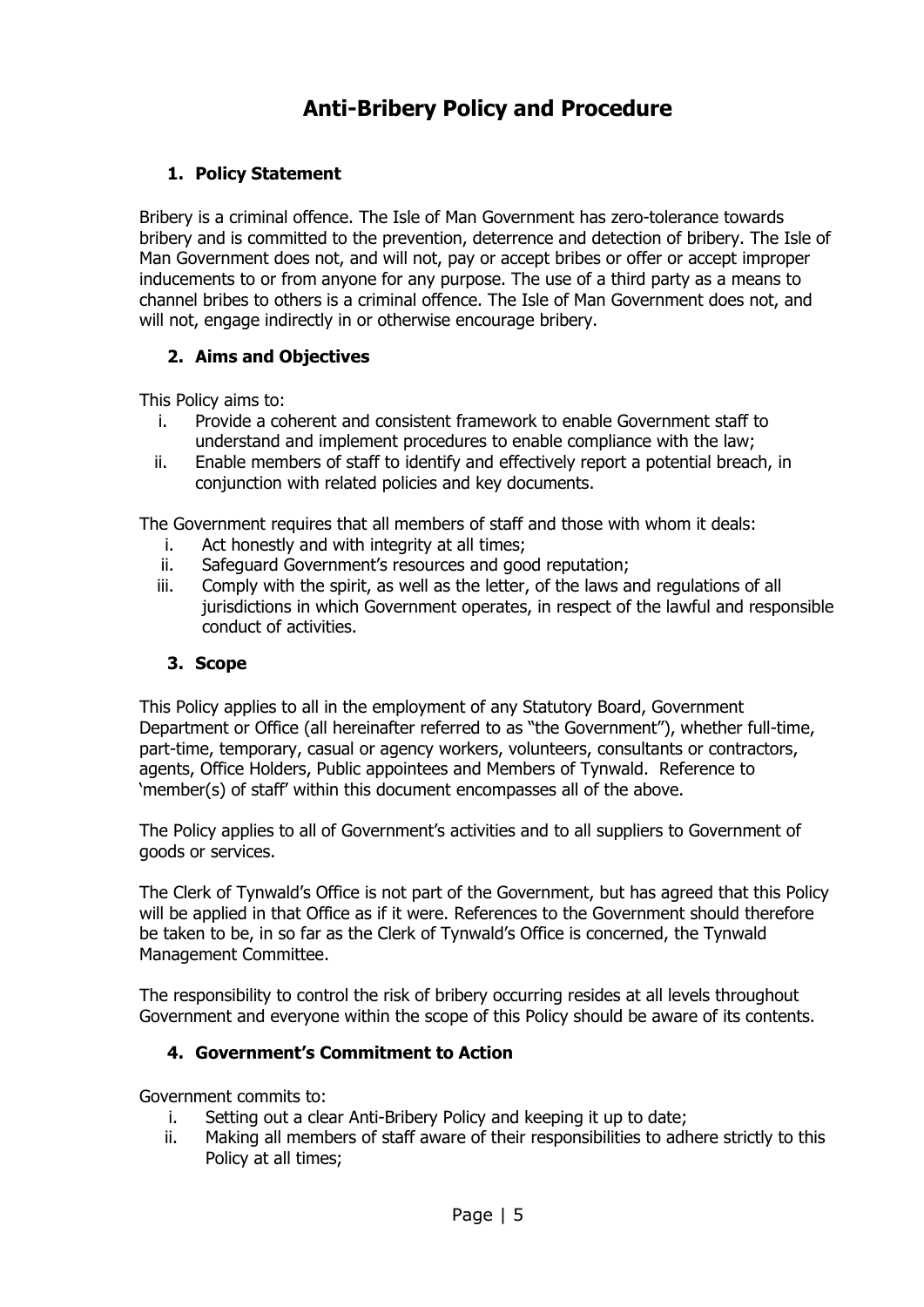- iii. Training staff so that they can recognise and avoid the use of bribery by themselves and others;
- iv. Encouraging staff to be vigilant and to report any suspicions of bribery, providing them with suitable channels of communication and ensuring sensitive information is treated appropriately;
- v. Rigorously investigating instances of alleged bribery and assisting police and other appropriate authorities in any resultant prosecution;
- vi. Taking firm and vigorous action against any individuals involved in bribery;
- vii. Providing information to all staff about how to report breaches and suspected breaches of this Policy;
- <span id="page-5-0"></span>viii. Include appropriate clauses in contract documents to prevent bribery.

# **5. What is Bribery?**

Bribery is an inducement or reward offered, promised or provided to gain personal, commercial, regulatory or contractual advantage.

# <span id="page-5-1"></span>**6. What is Corruption?**

-

Corruption is wrongdoing on the part of an authority or individual through means that are dishonest, fraudulent or immoral; it may involve the use of a position of trust for dishonest gain. Corruption often results from patronage<sup>1</sup> and is associated with bribery.

# <span id="page-5-2"></span>**7. [The Bribery Act](file://Ballacleator/Personnel%20Shared%20Data/PERSCOMM/GENERAL/GP1%20a%20Policies/Policies%20&%20Guidelines/URN%2063%20-%20Anti%20Bribery%20Policy/(http:/www.legislation.gov.im/cms/images/LEGISLATION/PRINCIPAL/2013/2013-0007/BriberyAct2013_1.pdf))** 2013**<sup>2</sup>** highlights four key offences:

- i. Bribery of another person (Section 7)
- ii. Accepting a bribe (Section 8)
- iii. Bribing a foreign public official (Section 9)
- iv. Failing to prevent bribery (Section 10)

The Bribery Act 2013 makes it an offence to offer, promise or give a bribe. It also makes it an offence to request, agree to receive, or accept a bribe. Section 9 of the Act creates a separate offence of bribing a foreign public official with the intention of obtaining or retaining business or an advantage in the conduct of business.

There is also a corporate offence under Section 10 of failure by a commercial organisation<sup>3</sup> to prevent bribery that is intended to obtain or retain business, or an advantage in the conduct of business for the organisation.

An organisation will have a defence to this corporate offence if it can show that it had in place **adequate procedures** designed to prevent bribery by or of persons associated with the organisation.

 $<sup>1</sup>$  Patronage is the support, encouragement, privilege or financial aid that an organisation or individual bestows</sup> to another

<sup>&</sup>lt;sup>2</sup> [http://www.legislation.gov.im/cms/images/LEGISLATION/PRINCIPAL/2013/2013-0007/BriberyAct2013\\_1.pdf](http://www.legislation.gov.im/cms/images/LEGISLATION/PRINCIPAL/2013/2013-0007/BriberyAct2013_1.pdf)

<sup>&</sup>lt;sup>3</sup> For the purposes of the Bribery Act, The Isle of Man Government is considered to be a commercial organization (See 8).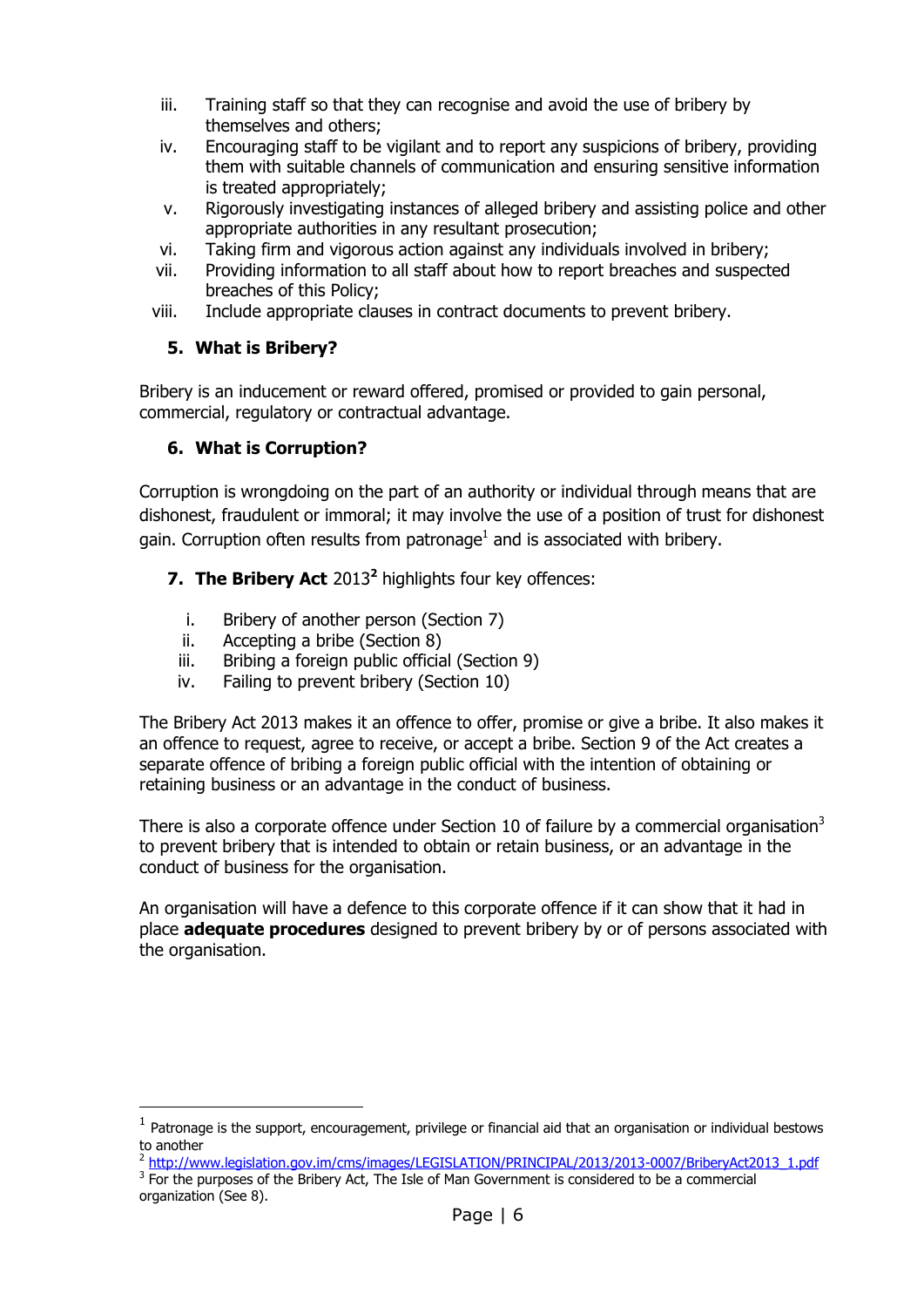# <span id="page-6-0"></span>**8. Are we a "Commercial Organisation"?**

Only a "relevant commercial organisation" can commit an offence under section 10 of the Bribery Act 2013. A "commercial organisation (defined in Section 10.5 of the Act) is a body or partnership incorporated or formed in the Island and "...it does not matter if it pursues primarily charitable or educational aims or purely public functions. It will be caught if it engages in commercial activities, irrespective of the purpose for which profits are made."  $4$ The Departments of Government are each also bodies corporate under seal.

<span id="page-6-1"></span>The Isle of Man Government is therefore a "commercial organisation."

# **9. What are "Adequate Procedures"?**

Adequate procedures need to be applied proportionately, based on the level of risk of bribery in the organisation. It is recommended that individual organisations determine proportionate procedures.

The Isle of Man Government is committed to proportional implementation of the following six principles:

## <span id="page-6-2"></span>**9.1 Proportionate Procedures**

Government's procedures to prevent bribery by persons associated with it are proportionate to the bribery risks it faces and to the nature, scale and complexity of its activities. They are intended to be clear, practical, accessible, effectively implemented and enforced.

#### <span id="page-6-3"></span>**9.2 Top Level Commitment**

The commitment to preventing bribery by persons associated with it is undertaken at the highest level within the Isle of Man Government, which seeks to foster a culture within the organisation in which bribery is never acceptable.

#### <span id="page-6-4"></span>**9.3 Risk Assessment**

The nature and extent of Government's exposure to potential external and internal risks of bribery on its behalf by persons associated with it is assessed. The assessment is periodic, informed and documented.

## <span id="page-6-5"></span>**9.4 Due Diligence**

Government takes a proportionate and risk based approach, in respect of persons who perform or will perform services for or on its behalf in order to mitigate identified bribery risks.

## <span id="page-6-6"></span>**9.5 Communication (including training)**

Government seeks to ensure that its bribery prevention policies and procedures are embedded and understood throughout the organisation through internal and external communication, including training that is proportionate to the risks it faces.

## <span id="page-6-7"></span>**9.6 Monitoring and Review**

This Policy has been drawn up in consultation with other employing authorities and staff organisations and will be monitored and reviewed as and when necessary.

 $\overline{a}$ 

<sup>&</sup>lt;sup>4</sup> [The Bribery Act 2013 Guidance](http://www.gov.im/media/868077/_2013-11-28__guidance_to_prevent_bribery.pdf)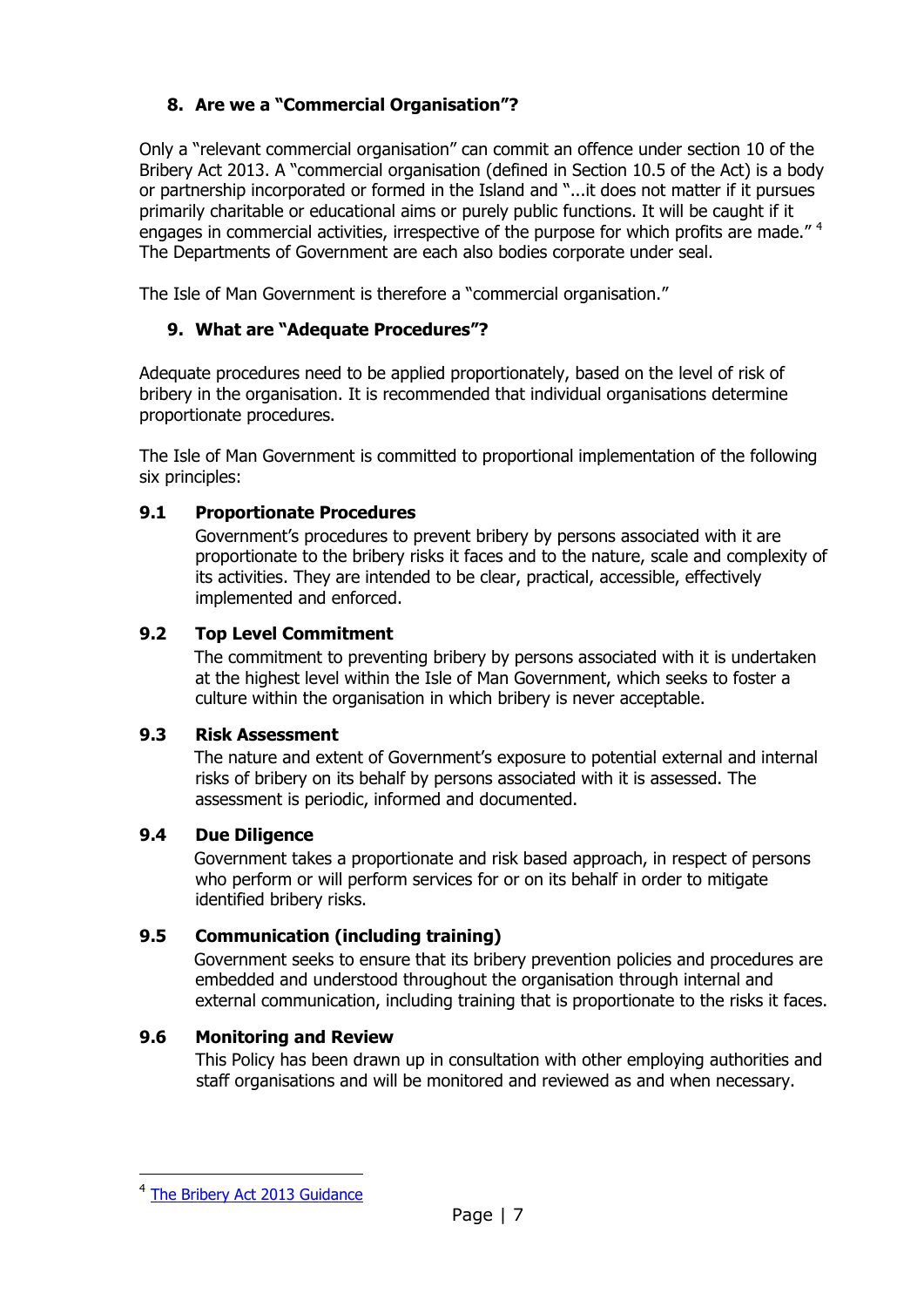# <span id="page-7-0"></span>**10. Statutory Obligations**

#### <span id="page-7-1"></span>**10.1 Duty of certain public officials to report bribery**

In terms of Section 13 of the Bribery Act 2013, "a person exercising a function on behalf of a public bod $v<sup>5</sup>$  who:

- i. is offered or receives an advantage in circumstances which may constitute an offence under this Act must disclose as soon as reasonably practicable and in the prescribed manner<sup>6</sup>:
	- a. the existence and nature of the advantage, or the offer of it; and
	- b. the name, if known, of the person by whom it was given or procured or offered or who agreed to give or procure it.
- ii. knows or reasonably suspects, or ought reasonably to have known or reasonably to have suspected, that a person has committed, is committing or is about to commit an offence under this Act must disclose, as soon as reasonably practicable and in the prescribed manner, that knowledge or suspicion, and the information on which it is based, or cause such knowledge or suspicion to be so disclosed."

#### <span id="page-7-2"></span>**10.2 Failure to report bribery**

- i. Section 14 of the Bribery Act 2013 states that a person who fails to comply with Section 13 commits an offence.
- ii. It is a defence for a person charged with an offence under Section 13 subsection (1) to prove that the person reasonably believed that if the required disclosure had been made, serious physical harm would be done to that person, to another person or to the property of either such person.

#### <span id="page-7-3"></span>**11. Penalties with regard to bribery**

- 11.1 A person guilty of an offence under section 7, 8 or 9 of the Bribery Act 2013 is liable:
	- i. On summary conviction, to custody for a maximum term of 12 months or to a fine not exceeding £10,000, or to both;
	- ii. On conviction on information, to custody for a maximum of 10 years, or to a fine, or to both.
- 11.2 A person guilty of an offence under section 10 is liable on conviction on information to a fine.
- 11.3 A person guilty of an offence under section 14 or 15 is liable:
	- i. On summary conviction, to custody for a term not exceeding 6 months or a fine not exceeding £5,000 or to both;

j <sup>5</sup> This excludes a foreign public official

<sup>&</sup>lt;sup>6</sup> This means: i. to a Constable in the Isle of Man Constabulary Economic Crime Unit; or ii. where the employer of the person exercising the function on behalf of a public body has established a procedure for that person to make disclosures of the kind mentioned in subsections (1) or (2), in accordance with that procedure, **and** to a Constable in the Isle of Man Constabulary Economic Crime Unit.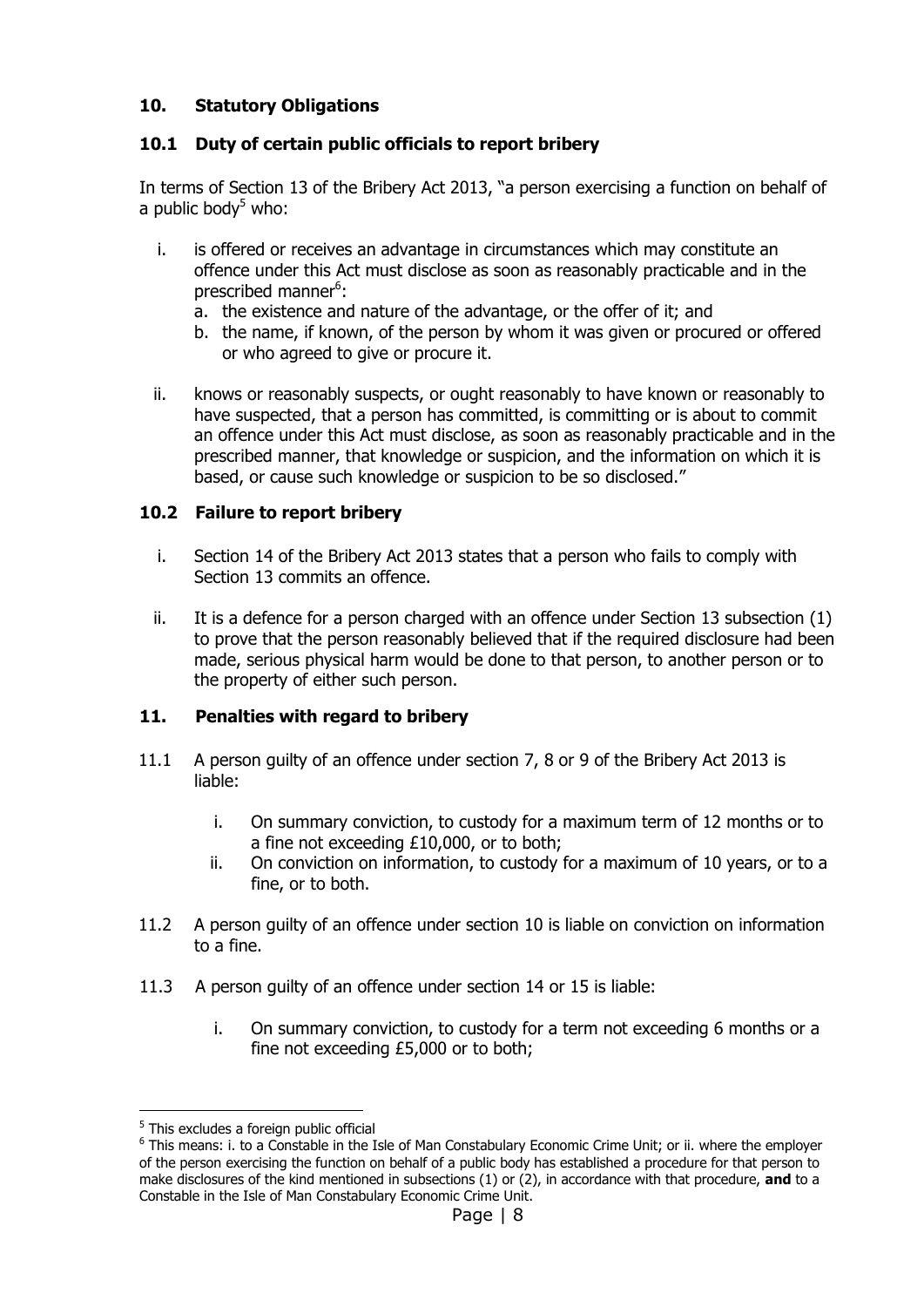ii. On conviction on information, to custody for a term not exceeding 2 years, or to a fine, or to both.

#### <span id="page-8-0"></span>**12. Bribery is not tolerated**

It is unacceptable to:

- 12.1 Give, promise to give, or offer payment, gift or hospitality with an expectation or hope that a business advantage will be received, or to reward a business advantage already given;
- 12.2 Give, promise to give, or offer a payment, gift or hospitality to a government official, agent or representative to 'facilitate' or expedite a routine procedure;
- 12.3 Accept payment from a third party that you know or suspect is offered with the expectation that it will obtain a business advantage for them;
- 12.4 Accept a gift or hospitality from a third party if you know or suspect that it is offered or provided with an expectation that a business advantage will be provided by us in return;
- 12.5 Retaliate against or threaten a person who has refused to commit a bribery offence or who has raised concerns under this Policy;
- 12.6 Engage in activity in breach of this Policy.

#### <span id="page-8-1"></span>**13. Facilitation payments**

Facilitation payments are not tolerated and are illegal. Facilitation payments are unofficial payments made to public officials in order to secure or expedite actions. This, for example, includes customs officers.

#### <span id="page-8-2"></span>**14. Gifts and hospitality**

For clarification of the Isle of Man Government policy regarding Gifts, please refer to [FD](http://rheynnfys/Employee/Allowances/default.aspx) A3 ['The Acceptance of Gifts and Rewards' and FN A.02 'Gifts & Rewards'](http://rheynnfys/Employee/Allowances/default.aspx) in the Financial Regulations. The ['Bribery Act 2013 Guidance'](http://www.gov.im/media/868077/_2013-11-28__guidance_to_prevent_bribery.pdf) published by the Department of Home Affairs also offers useful advice and examples in this regard.

It is not the intention of the policy to prevent the following activities:

- Normal and appropriate hospitality
- The giving and receiving of ceremonial gifts.

Such hospitality or gifts must be in moderation and should also be proportionate to the type of business being conducted, and should not place any expectation on the recipient to reciprocate either in like or by performing, or failing to perform, any other task in return.

#### <span id="page-8-3"></span>**15. Staff responsibility**

The prevention, detection and reporting of bribery and other forms of corruption are the responsibility of all those working for the organisation or under its control. All staff and members are required to avoid activity that breaches this Policy. You must: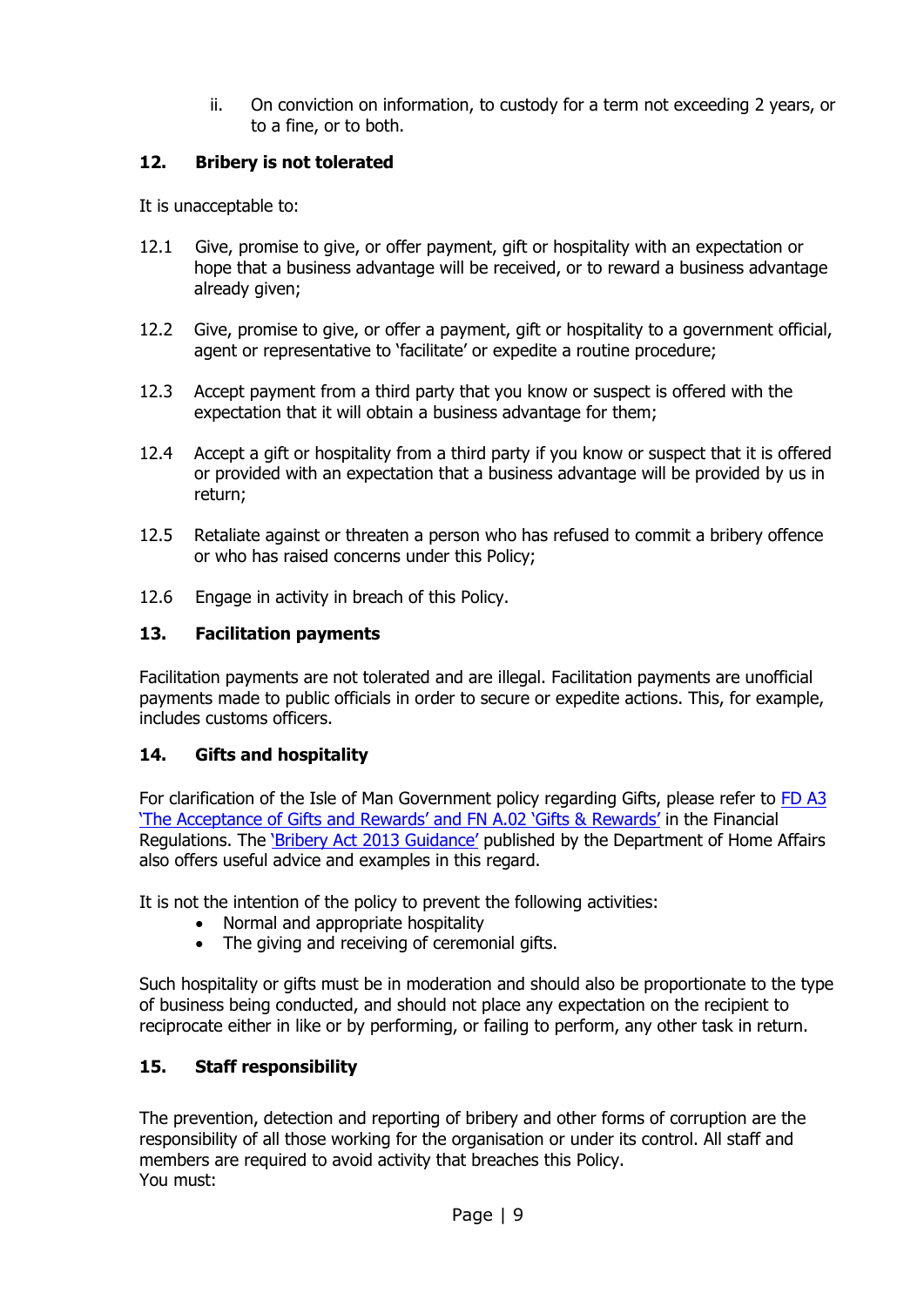- i. Ensure that you read, understand and comply with this Policy;
- ii. Raise concerns as soon as possible if you believe or suspect that a conflict with this Policy has occurred, or may occur in the future.

You should:

- i. Report any concerns to your Manager/ Designated Officer/ Audit Advisory Division and to a Constable in the IOM Constabulary Economic Crime Unit;
- ii. Note all relevant details, what was said, dates, times and names of parties involved
- iii. Keep a record or copy of documents that aroused your suspicion.

You should not:

- i. Confront the individual with your suspicions;
- ii. Try to investigate the matter yourself;
- iii. Convey your suspicions to anyone other than those with proper authority to investigate;
- iv. Do nothing.

As well as the possibility of civil and criminal prosecution under the Bribery Act 2013, staff and members that breach this Policy will face disciplinary action, which could result in dismissal for gross misconduct.

[The Bribery Act 2013 Guidance,](http://www.gov.im/lib/docs/dha/Consultations/bribery.pdf) published by the Department of Home Affairs, is formulated around six guiding principles set out above, each followed by commentary and examples in that Guidance.

#### <span id="page-9-0"></span>**16. How to raise your concerns**

- 16.1 Government is committed to ensuring that all of us have a safe, reliable and confidential procedure to report any suspicious activity. Every member of staff should know how they can raise concerns. We all have a responsibility to help detect, prevent and report instances of bribery. If you have a concern regarding a suspected instance of bribery please speak up  $-$  your information and assistance will help. There are a number of channels to help you raise concerns. Please refer to the Confidential Reporting [\(Whistleblowing\)](https://hr.gov.im/policies-procedures-codes-guidance-and-forms/whistleblowing-policy/) Policy to determine the most appropriate course of action.
- 16.2 Staff who refuse to accept or offer a bribe, or those who raise concerns or report wrongdoing may, understandably, be worried about possible repercussions. The Isle of Man Government aims to encourage openness and will support anyone who raises a genuine concern in good faith under this Policy, even if they turn out to be mistaken. Government is committed to ensuring nobody suffers detrimental treatment through refusing to take part in bribery or corruption, or because of reporting a concern in good faith.
- 16.3 An officer of your Board, Department or Office has been appointed to act as a Designated Officer under the Whistleblowing Policy and it is to that officer that you should refer your concerns. If you do not know who your Designated Officer is, a list can be found on the [Government Intranet Whistle Blowing and Designated](http://rheynnfys/Services/WhistleBlowing/default.aspx)  [Officers](http://rheynnfys/Services/WhistleBlowing/default.aspx) site. Alternatively, if you do not have access to the Intranet, please call the Audit Advisory Division, Treasury, on the Confidential Reporting telephone line 686546 or email [enquiries.audit@gov.im.](mailto:enquiries.audit@gov.im) Your query will be dealt with on a confidential basis and you will be directed to your Designated Officer. You are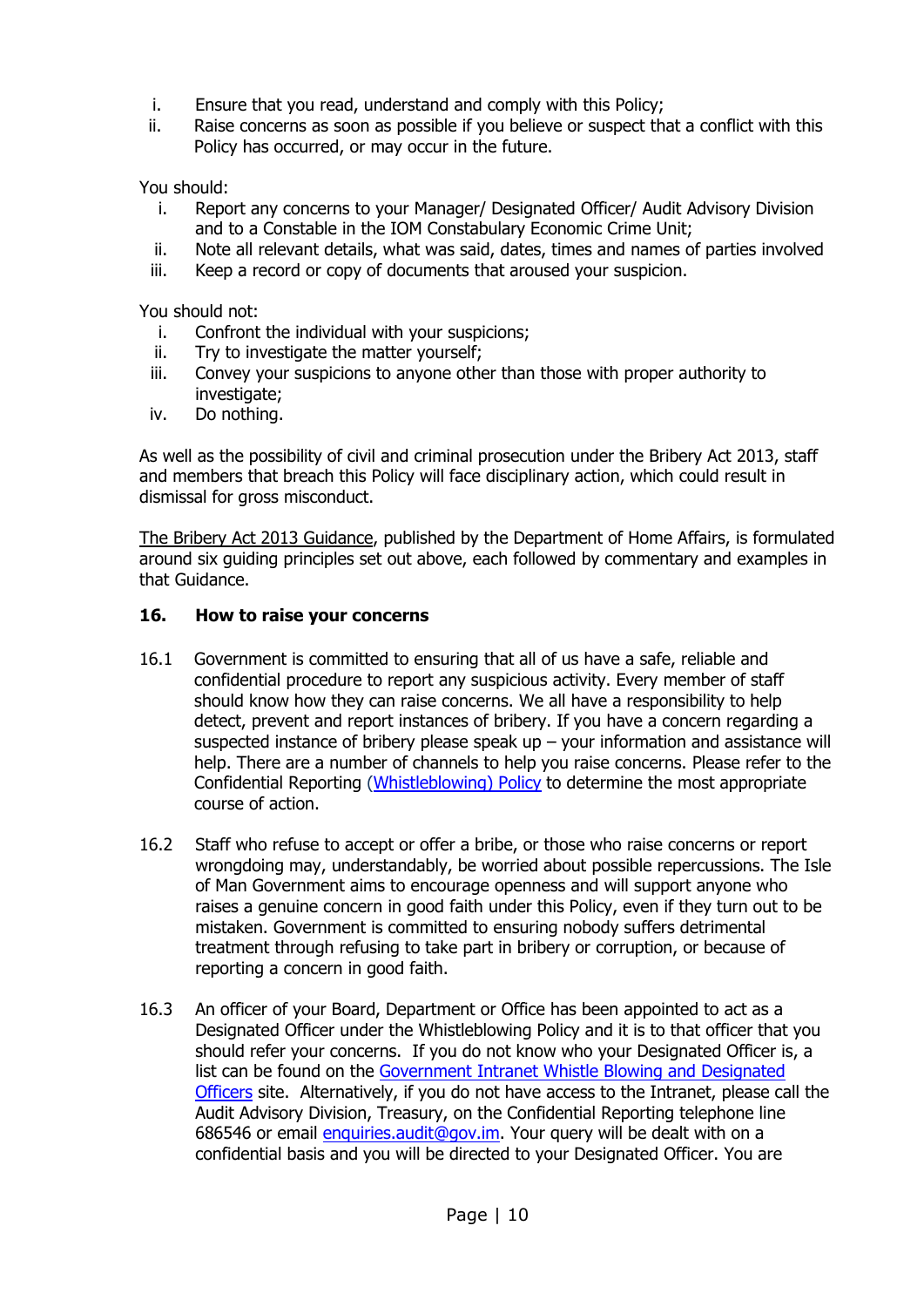encouraged to disclose your name to the Designated Officer whenever possible; however, concerns can be raised anonymously.

- 16.4 In the event that an incident of bribery is reported in terms of Section 13 of the Bribery Act 2013, it needs to be reported to a Constable in the Isle of Man Constabulary Economic Crime Unit on +44 01624 631313 (ask for a Police Officer within the team) as well as to the Designated Officer. When reporting a suspected incidence of bribery, you may wish to request that the Designated Officer reports the matter to the Constabulary on your behalf or supports you with such report. Reporting the incident to the Designated Officer does not absolve your personal liability to make the report to the Constabulary pursuant to Section 13, so if the Designated Officer reports on your behalf, this should be done by telephone or in person by the Designated Officer, in your presence.
- 16.5 The Designated Officer and the Constable in the Economic Crime Unit should liaise at an early stage to reach an agreed assessment of the information known at that time. This will inform any subsequent action, identify primacy and ensure all actions taken are legal in an investigatory sense and in compliance with staff's rights.
- 16.6 If you are considering raising a concern and require further advice you may contact the Manx Industrial Relations Service which is independent and impartial. The Service is available to any individual or organisation free of charge and can be contacted by telephone on 672942 (fax 687050) or by email at [iro@mirs.org.im](mailto:iro@mirs.org.im)
- 16.7 Alternatively you may seek advice from the UK independent charitable body "Public Concern at Work". This organisation operates a helpline and can be contacted by telephone on 0207 404 6609 or by email at [helpline@pcaw.co.uk](mailto:helpline@pcaw.co.uk) Public Concern at Work will give free, independent, confidential advice at any stage of the process, but may not be familiar with Isle of Man legislation or our governmental system.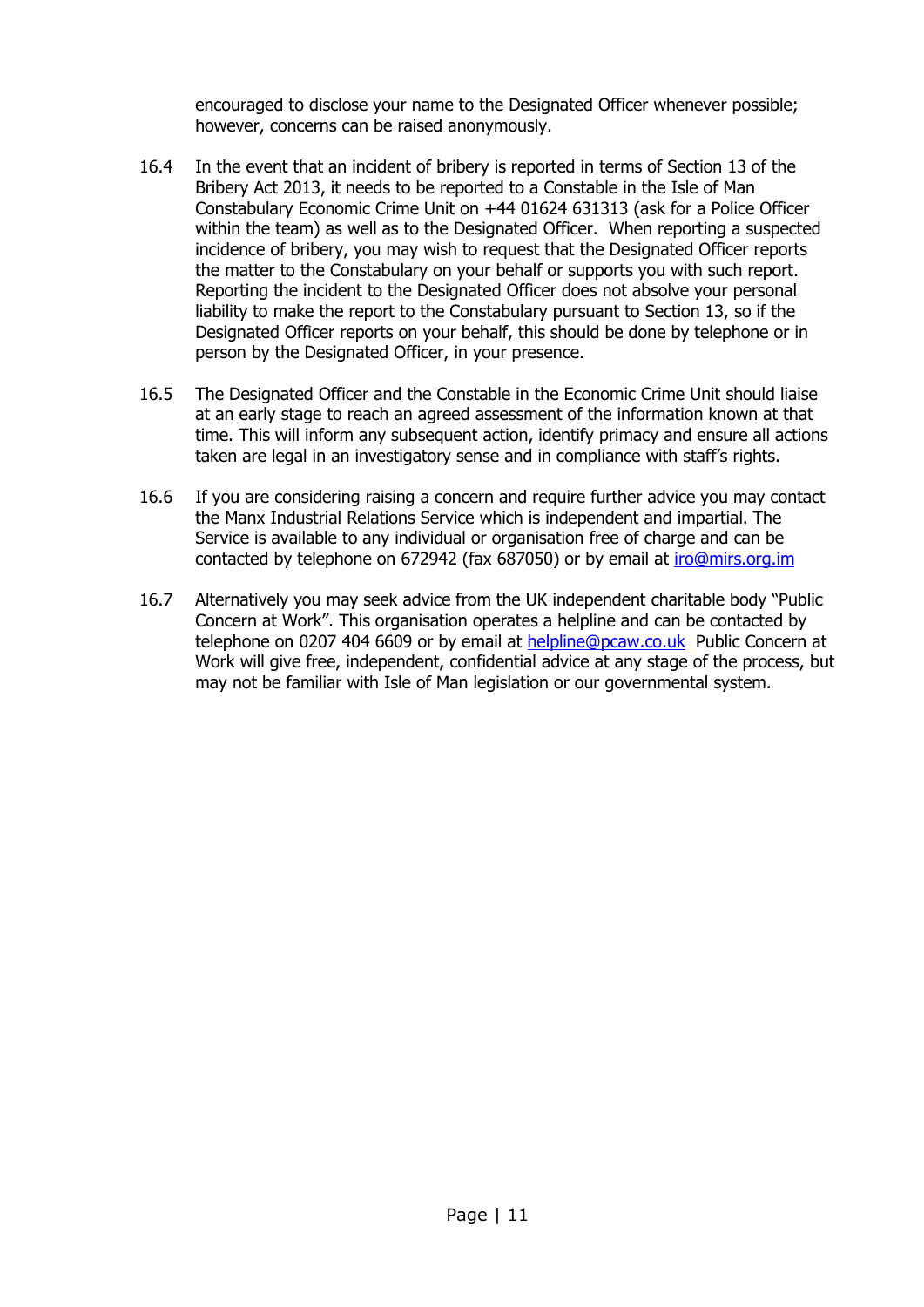#### <span id="page-11-0"></span>**17. Other relevant Legislation, Policies, Procedures, Codes and Regulations**

(Note, in relation to the Isle of Man Financial Regulations 2019, FD relates to Financial Direction and FPN relates to Financial Practice Note).

[Acceptance of gifts](http://rheynnfys/Employee/Allowances/default.aspx) and rewards (FD A3) [Acceptance of gifts, hospitality and travel See 2.30 and 6.35 in Government Code](http://rheynnfys/Employee/Allowances/default.aspx) [Anti-Fraud and Corruption Strategy](http://rheynnfys/Government/AntiFraud/default.aspx) [Asset Management and Disposal \(FD D3 and F4\)](http://rheynnfys/Employee/Allowances/default.aspx) [Bribery Act 2013](http://www.legislation.gov.im/cms/images/LEGISLATION/PRINCIPAL/2013/2013-0007/BriberyAct2013_1.pdf) [Bribery Act 2013 Guidance about procedures which relevant commercial organisations can](http://www.legislation.gov.im/cms/images/LEGISLATION/PRINCIPAL/2013/2013-0007/BriberyAct2013_1.pdf)  [put into place to prevent persons associated with them from bribing](http://www.legislation.gov.im/cms/images/LEGISLATION/PRINCIPAL/2013/2013-0007/BriberyAct2013_1.pdf) [Bribery Awareness Briefing -](http://rheynnfys/Government/AntiFraud/default.aspx) 2014 [A Brief Guide to Whistleblowing December 2016](https://www.gov.im/media/1354615/20161219-whistleblowing-guide-plusjc-2-2.pdf) [CIPFA Model Anti Bribery Policy and Procedures](http://moderngov.barking-dagenham.gov.uk/documents/s35444/Draft%20Bribery%20Policy%20model%20CIPFA%20July%2011.pdf) [Civil Service Regulations](https://hr.gov.im/terms-conditions-for-employees/civil-service/) [Civil Service Code](https://hr.gov.im/media/1463/civilservicecode.pdf) [Code of Conduct](https://hr.gov.im/media/1413/corporate-governance-principles-and-code-of-conduct.pdf) [Code of Conduct for Public Servants](https://hr.gov.im/media/1146/urn8codeofconductforpublics.pdf)  [Code of Practice on Disciplinary and Grievance Procedures](http://www.gov.im/lib/docs/ded/employmentRights/codes/codeofpracticeondisciplinaryand.pdf) Commitment to [Combating Money Laundering and the Financing of Terrorism & Proliferation](https://www.gov.im/news/2012/jul/17/isle-of-mans-commitment-to-combating-money-laundering/)  [Conflicts of Interest](https://hr.gov.im/media/1189/the-government-code-february-2017.pdf) See 6.28 Government Code [Conflicts of Interest: Staff Guidance Note April 2007](http://www.gov.im/lib/docs/cso/corporate/Standards_Conduct/conflictsofinterestguidancenot.pdf) [Criminal Proceedings \(CS Regs\)](https://hr.gov.im/media/1426/criminalproceedingsdisciplinepr.pdf) [Data Protection Act 2018](https://legislation.gov.im/cms/images/LEGISLATION/PRINCIPAL/2018/2018-0010/DataProtectionAct2018_1.pdf) [Data Protection \(Application of GDPR\) Order 2018](https://legislation.gov.im/cms/images/LEGISLATION/SUBORDINATE/2018/2018-0143/DataProtectionApplicationofGDPROrder2018_1.pdf) [Disciplinary Procedures](https://hr.gov.im/terms-conditions-for-employees/) See relevant Ts & Cs [Employment Act 2006](http://www.legislation.gov.im/cms/images/LEGISLATION/PRINCIPAL/2006/2006-0021/EmploymentAct2006_4.pdf) (Part IV 'Protected Disclosures' and 'Detriment' Part V [Financial Regulations](http://rheynnfys/Employee/Allowances/default.aspx) [Government Code](https://hr.gov.im/media/1189/the-government-code-february-2017.pdf) [Guidance for Public Servants participating in political activities and standing for election](https://hr.gov.im/media/1177/guidanceforpublicservantsipar.pdf) [Land Acquisition and Disposal \(FD F4.6\)](http://rheynnfys/Employee/Allowances/default.aspx) [Official Orders for Goods and Services \(FD C8](http://rheynnfys/Employee/Allowances/default.aspx) – C114) [Official Secrets Act Form](https://hr.gov.im/media/1462/officialsecretsact.pdf) [Payment of Invoices \(FD C1](http://rheynnfys/Employee/Allowances/default.aspx) – C14) [Procurement and Tender \(FPN C.08\)](http://rheynnfys/Employee/Allowances/default.aspx) [The Public Interest Disclosure \(Prescribed Persons\) Order 2007](http://www.tynwald.org.im/links/tls/SD/2007/2007-SD-0101.pdf) [Register of Members' Interests Rules](http://www.tynwald.org.im/business/pp/Reports/2011-PP-0127.pdf) [Suspected Irregularity Reporting Guidelines](http://rheynnfys/Employee/Allowances/default.aspx) (FD A04) [Whistleblowing Policy and Procedures](https://hr.gov.im/policies-procedures-codes-guidance-and-forms/whistleblowing-policy/)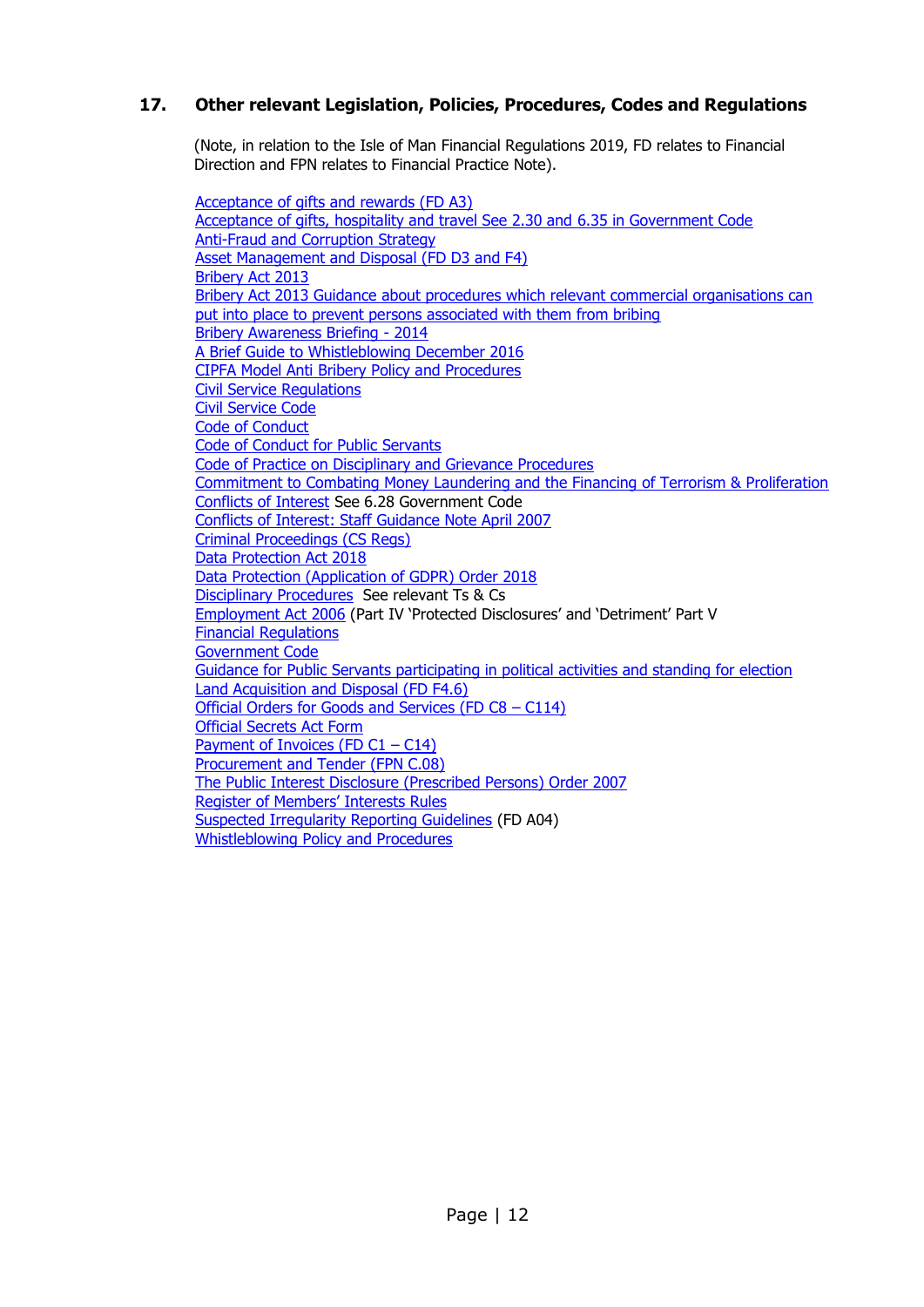<span id="page-12-0"></span>

| <b>Legislation Relevant to Protected Disclosures</b><br>18. |                                                                                                                                                                                                                                                                                                                                                                                                                                                                                                                      |  |
|-------------------------------------------------------------|----------------------------------------------------------------------------------------------------------------------------------------------------------------------------------------------------------------------------------------------------------------------------------------------------------------------------------------------------------------------------------------------------------------------------------------------------------------------------------------------------------------------|--|
| <b>Bribery Act 2013</b>                                     | There is a duty on persons who exercise a function or perform<br>services on behalf of a public body to report bribery or attempted<br>bribery. The legislation applies to all officers at all levels of<br>Government.                                                                                                                                                                                                                                                                                              |  |
|                                                             | The terms of this Act overrule confidentiality terms in contracts<br>or agreements of employment that seek to prevent workers from<br>making protected disclosures.                                                                                                                                                                                                                                                                                                                                                  |  |
| <b>Employment Act</b><br>2006                               | <b>Protected Disclosure:</b><br>A protected disclosure is one made in the reasonable<br>belief by the worker that a criminal offence has been or<br>will be committed, in good faith to an employer or<br>prescribed person pursuant to sections 51-56 of the<br>Employment Act 2006 or<br>• For example one made in accordance with the Bribery Act<br>2013 (section 13(1) and (2)                                                                                                                                  |  |
| <b>Income Tax Act 1970</b>                                  | You do not have to keep information confidential:<br>If the disclosure is required or authorised by any<br>statutory provision (including a provision in this Act);<br>If the disclosure is made in the prescribed manner under<br>$\bullet$<br>section 13 of the Bribery Act 2013                                                                                                                                                                                                                                   |  |
| <b>Data Protection Act</b><br>2002                          | Confidentiality:<br>Information is lawfully disclosed if it is made for the<br>purposes of civil or criminal proceedings, is in the public<br>interest and is necessary for the discharge of functions<br>under the Act.                                                                                                                                                                                                                                                                                             |  |
|                                                             | Crime and Taxation:<br>You can disclose or process personal data processed for<br>the prevention and detection of crime.                                                                                                                                                                                                                                                                                                                                                                                             |  |
| <b>Council of Ministers</b><br><b>Act 1990</b>              | Proceedings of Council of Ministers shall be confidential unless<br>leave given by Chief Minister to divulge information regarding<br>anything done or said in Council.                                                                                                                                                                                                                                                                                                                                              |  |
| <b>Financial Regulations</b>                                | FD A3 and FN A.02- Gifts and Rewards:                                                                                                                                                                                                                                                                                                                                                                                                                                                                                |  |
|                                                             | No Minister, Member or Officer of a designated body may<br>accept, directly or indirectly, any gift, reward, hospitality or<br>benefit from any member of the public or organisation with<br>whom they are brought into contact by reason of his official<br>duties unless it is in accordance with FPN A.02: Gifts &<br>Rewards. Exemption from Financial Direction A 3.1 may be<br>approved by the Accountable Officer, providing that it is in<br>accordance with FPN A.01: Obtaining Approval for<br>Exemptions. |  |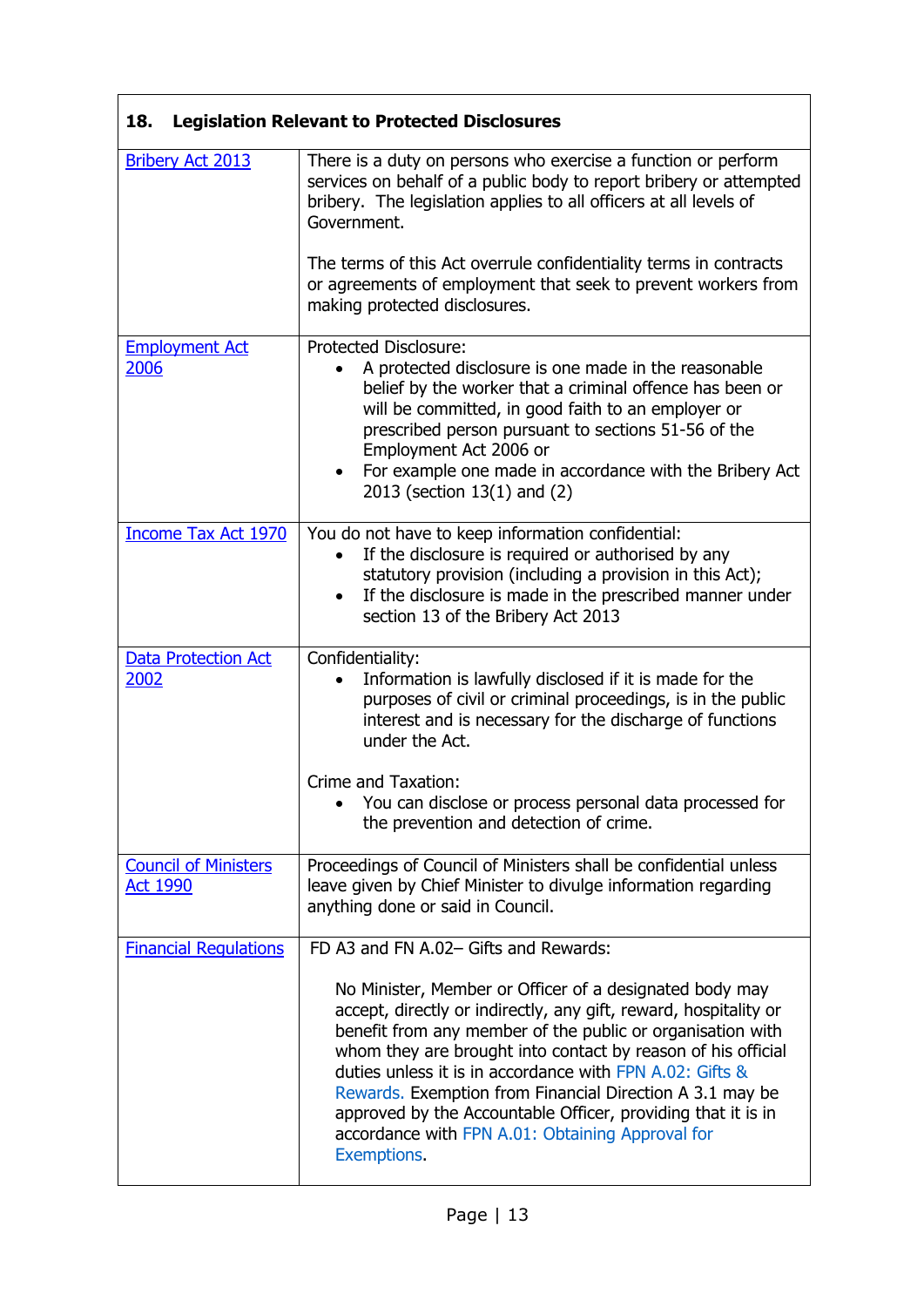<span id="page-13-0"></span>

| FD A4 - Financial Irregularities                                                                                                                                                                                                                                                                                                                                                                   |
|----------------------------------------------------------------------------------------------------------------------------------------------------------------------------------------------------------------------------------------------------------------------------------------------------------------------------------------------------------------------------------------------------|
| Any officer must notify their Accountable Officer immediately of<br>all financial or accounting irregularities or suspected irregularities<br>or of any circumstances which may suggest the possibility of<br>irregularities (particularly those affecting cash, stores, property,<br>remuneration or allowances). In such circumstances FPN A.03:<br>Financial Irregularities must be adhered to. |
| Exemption from Financial Direction A 4.1 may be approved by                                                                                                                                                                                                                                                                                                                                        |
| the Director of Audit Advisory, providing that it is in accordance                                                                                                                                                                                                                                                                                                                                 |
| with FPN A.01: Obtaining Approval for Exemptions.                                                                                                                                                                                                                                                                                                                                                  |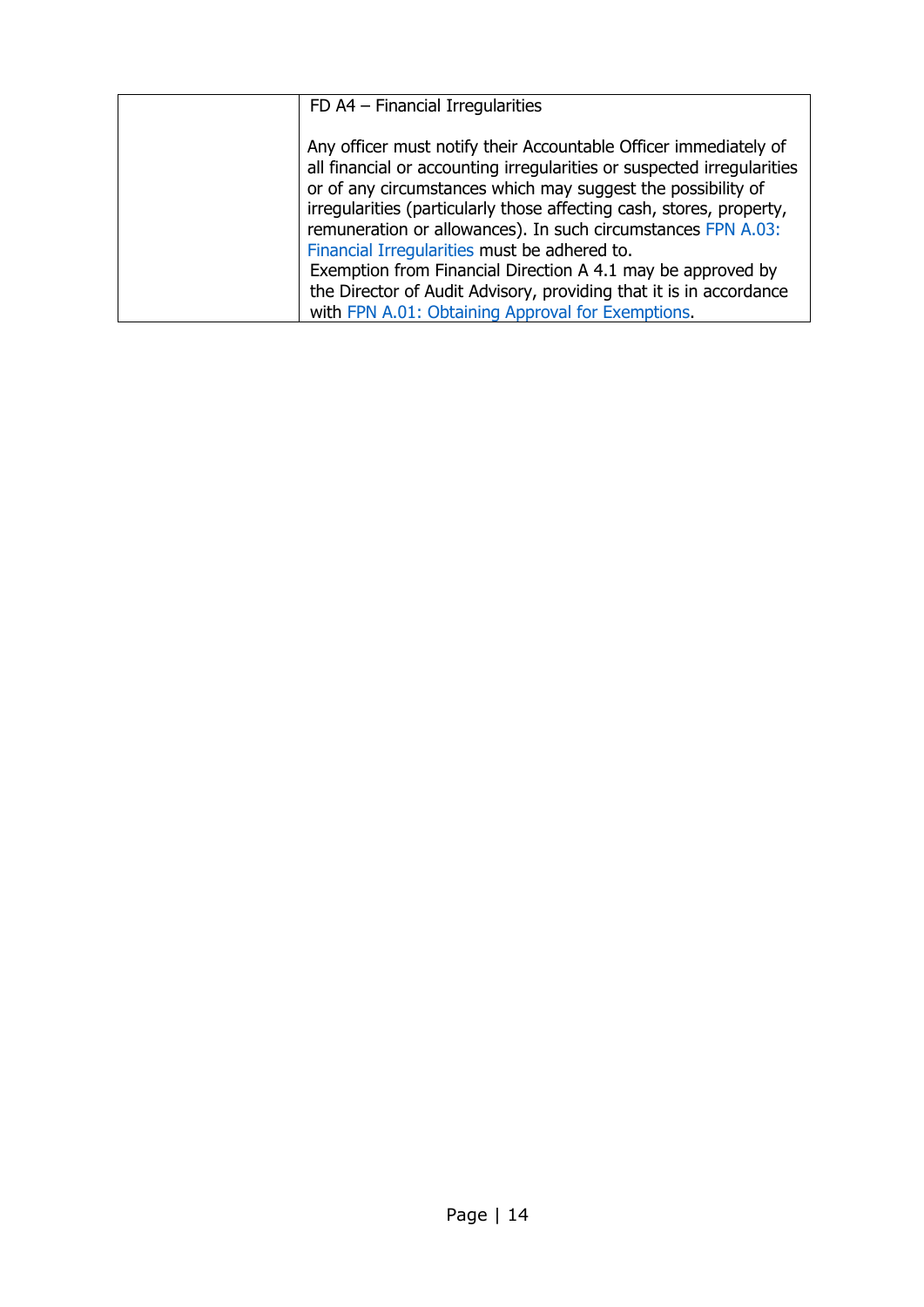# **19. Flowchart to Illustrate Anti-Bribery Procedure**